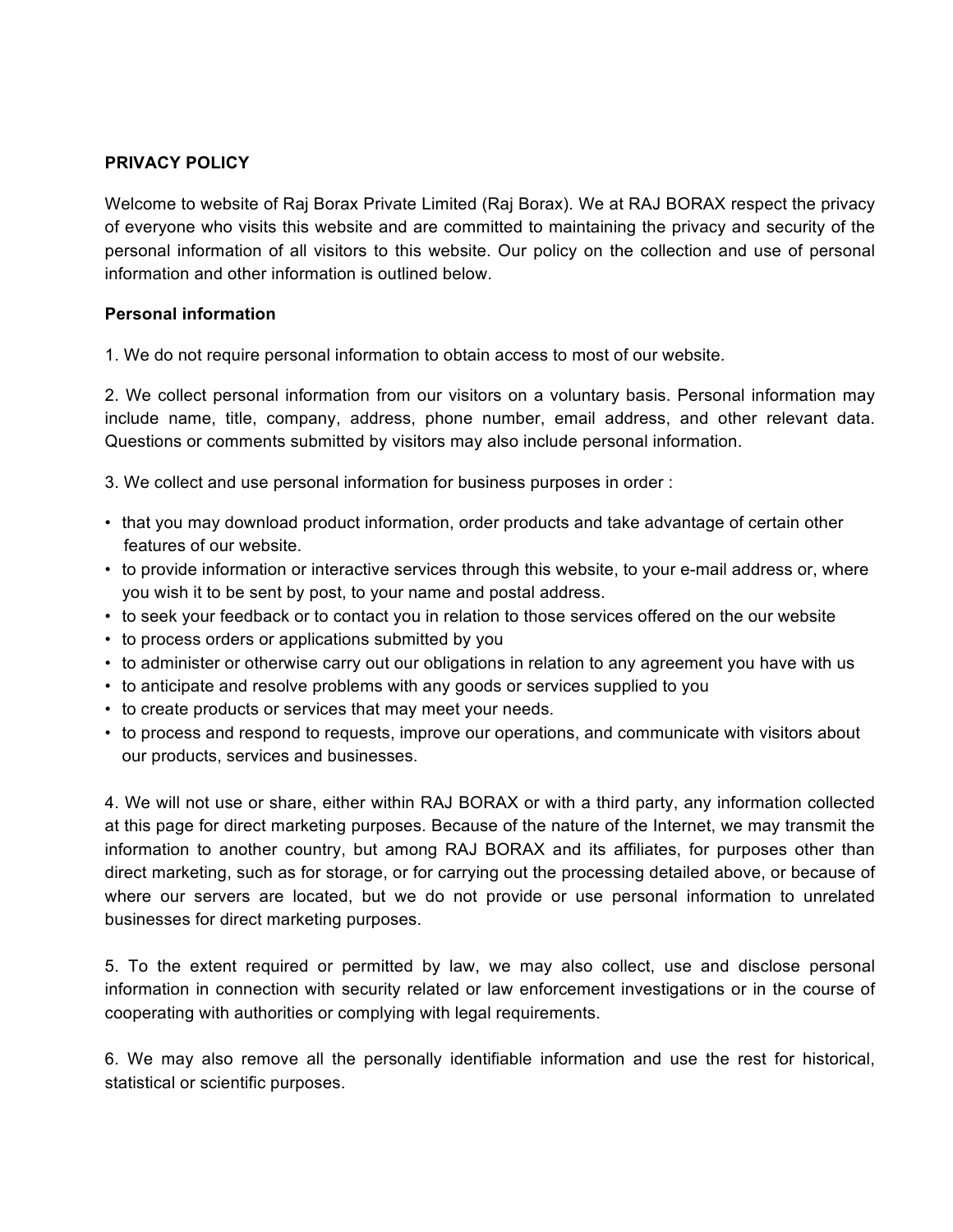7. If you e-mail us, you are voluntarily releasing information to us. Your e-mail address will be used by RAJ BORAX to respond to you. We will not use the information that can identify you, such as your email address, for direct marketing purposes.

8. In addition, we may have collected similar information from you in the past. By entering this website you are consenting to the terms of our information privacy policy and to our continued use of previously collected information. By submitting your personal information to us, you will be treated as having given your permission for the processing of your personal data as set out in this policy.

#### **Non personal information**

1. At this web site, information sent by your web browser, may be automatically collected. This information typically includes your domain name (the site after the @ in your e-mail address). It may also contain your user name (the name before the  $@$  in your e-mail address). Other examples of information collected by our server include the Internet protocol (IP) address used to connect the visitor's computer to the Internet, operating system and platform, the average time spent on our website, pages viewed, information searched for, access times, websites visited before and a visitor visits our website, and other relevant statistics. The amount of information sent depends on the settings you have on your web browser; please refer to your browser if you want to learn what information it sends.

2. All such information will be used only to assist us in providing an effective service on this website. We may from time to time supply the owners or operators of third party websites from which it is possible to link to our website with information relating to the number of users linking to our website from such third party website. You cannot be identified from this information.

3. We use the information we automatically receive from your web browser to see which pages you visit within our website, which website you visited before coming to ours, and where you go after you leave. We at RAJ BORAX can then develop statistics that are helpful to understanding how our visitors use this website. We use this information in the aggregate to measure the use of our website and to administer and improve our website. This statistical data is interpreted by RAJ BORAX in its continuing effort to present the website content that visitors are seeking in a format they find most helpful.

### **Information placed on your computer**

We may store some information such as cookies on your computer when you look at our website. Cookies are pieces of information that a website transfers to the hard drive of a visitor's computer for record-keeping purposes. This information facilitates your use of our website and ensures that you do not need to re-enter your details every time you visit it. You can erase or choose to block this information from your computer if you want to; please refer to your browser settings to do so. Erasing or blocking such information may limit the range of features available to the visitor on our website. We use also use such information to provide visitors a personalised experience on our website. We may use such information to allow visitors to use the website without logging on upon returning, to autopopulate email forms, to make improvements and to better tailor our website to our visitors' needs. We also use this information to verify that visitors meet the criteria required to process their requests.